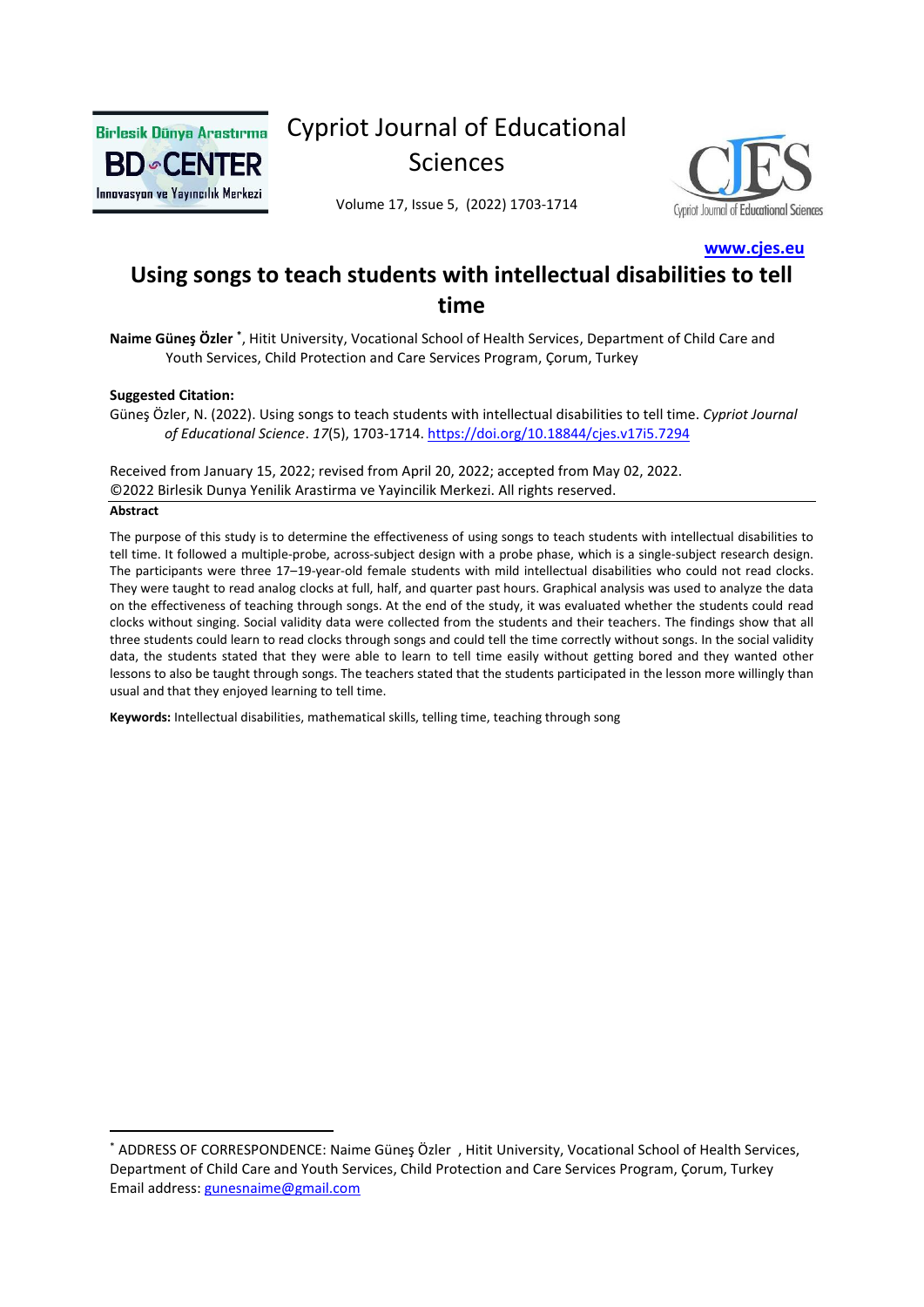### **1. Introduction**

The ultimate goal of education for individuals with intellectual disabilities is for them to be able to live independently (AAMR, 1992) so should provide these students with the necessary daily, social, professional, and academic skills. Mathematical literacy is also among these academic skills, namely telling time, the focus of this study.

#### **1.1. Conceptional Framework**

Mathematical literacy is important for daily life, for example using money, learning prices, numbering, weighing, and telling time. These skills are integrated with others, so they are among the most important for students with intellectual disabilities.

Among mathematical skills, telling the time is one that we use on a daily basis for planning the day and keeping a schedule. For students with intellectual disabilities, this skill allows them to be on time to take medications, go to school or work, and follow bedtime and mealtime routines. Crouch et al.'s (1984) study mentions three employees with intellectual disabilities who were fired since they could not start and finish work on time. Hence this skill can have a significant impact on students' lives.

Students with intellectual disabilities have difficulties learning abstract concepts, including time (Alptekin, 2019; Eripek, 2003; Gürsel, 2010; Tekin-İftar et al., 2008). Telling time involves abstract concepts such as seconds and minutes. Hence this skill is usually taught with increasing abstraction and precision: full hour, half hour, quarter hour, five minutes, and minute (Heller, 2001). These concepts are usually learned slowly by students with intellectual disabilities, so teaching this skill requires greater attention to the learning process and teaching methods (Alptekin, 2019; Gürsel, 2010). In the literature, systematic teaching methods are most common for teaching students with intellectual disabilities to tell time.

Some mathematical skills can be taught through song, which makes the learning experience more lively, enjoyable, and dynamic. Students are more motivated because they actively participate and has a result, retain new skills (Brewer, 1995; Dunlap & Lowenthal, 2010; Kömür et al., 2005; Van Der Linde, 1999).

The most basic objectives of mathematics teaching are that students should enjoy mathematics and trust their skills (Cantürk & Başer, 2008). The data from the Trends in International Mathematics and Science Study (TIMSS) show that students perform better when they enjoy the lessons. The 2011 TIMSS revealed that the frequency of practices for holding students' interest significantly improved learning (Büyüköztürk et al., 2014). Specifically, teaching through songs can improve students' mathematical abilities (An et al., 2014; Cavanaugh, 2005).

## **1.2. Related Research**

There are few studies in the literature on teaching individuals with intellectual disabilities to tell time. Barcott (1973) taught this skill to 16 students in five special education classes, which resulted in students telling the time correctly 18% more often. In Smeet et al.'s (1985) study, four children all learned to tell time with an appointment activity. Dağseven's (2001) study with four students showed that direct instruction was more effective than stepped instruction for teaching telling time and adding. Horn et al. (2006) compared the effectiveness of raising hands and reaction cards in teaching three secondary school students to tell time. Using reaction cards resulted more active engagement and less inappropriate behavior. Applegate et al. (2008) showed that auditory and visual feedback presented via a computer improved one student's ability to read an analog clock. Karabulut and Yıkmış (2010) showed the effectiveness of simultaneous prompting in teaching three students to read clocks at full, half, and quarter hours. Tufan et al. (2020) showed that direct instruction was effective in teaching the skill of distinguishing full hours.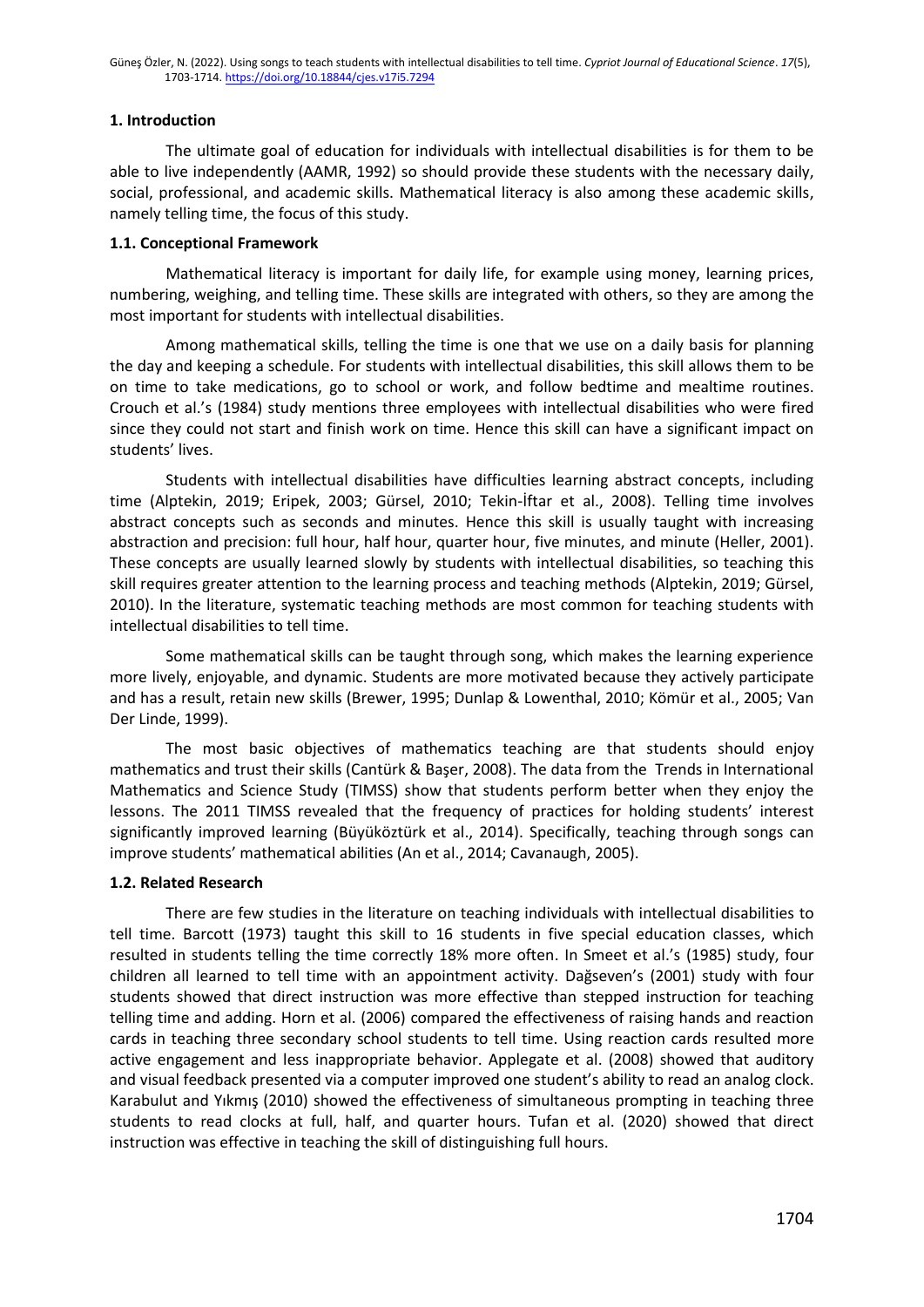Other studies focus on teaching through songs, for example foreign languages (Akbary, Shahriari, 2018; Arleo, 2000; Batdı and Semerci, 2012; Hadi, 2019; Köse, 2012; Modiri, 2010; Tegge, 2015; Sulaymonova, 2019), science (Governor et al., 2013), reading (Aslan, 2015; Iwasaki et al., 2013), geography (Bedir, Akkurt, 2015), and mathematics (Talşık, 2013; Tan, 2016; Topcu, Bulut, 2016). Other studies deal with teaching through songs for students with disabilities (Samokhin et al., 2017; Simpson & Keen, 2010). More specifically, other studies cover songs to teach students with intellectual disabilities daily life skills (Ertekin et al., 2017; Sazak & Özbey, 2016), self-care (İneci, 2016; Kırşehirli, 2011; Ünal et al., 2016), and life sciences (Zelyurt, 2015).

#### **1.3. Purpose of the Study**

Songs can be used to teach students with and without intellectual disabilities. The current study's purpose to evaluate the effects of teaching students with intellectual disabilities to tell time. This will make a contribution to the literature by expanding both dependent and independent variables and participant characteristics. It is also hoped that it will be useful to teachers working in this area. In line with the study's main purpose, we address the following questions.

a) Is teaching the skill of telling time to individuals with intellectual disabilities through songs effective?

b) Can the skill of telling time be subsequently performed independently without songs?

c) What are the views (social validity) of the students participating in this study?

#### **2. Methods and Materials**

#### **2.1. Research Design**

This study follows a multiple-probe across-skills design with a probe phase. This is a singlesubject research design. This design aims to repeat the effect of the independent variable on the dependent variable in at least three skills in order to evaluate its permanence (Tekin-İftar and Kırcaali-İftar, 2013). Regarding internal validity, the participants' families and teachers were interviewed. Participants were asked not to do outside study on telling time.

The independent variable was teaching through songs. The implementer modeled the skill be performed while singing. Without aiming to make students sing or memorize the song. The skill was taught based on the song's ability to attract attention and lengthen memory retention. The dependent variable of the study was students' ability telling the time for full hours, half hours, and quarter past the hour.

#### **2.2. Participants**

The participants were three 17–19-year-old female students in a special education class at a vocational high school. All have mild intellectual disabilities. Pseudonyms are used for ethical reasons. Permission was obtained from the families for the students to participate in the study. The participants all met the prerequisites since they had the ability to:

- 1. follow simple instructions,
- 2. focus on the activity for at least five minutes,
- 3. read numbers 1–12,
- 4. distinguish numbers 1–12 from other numbers,
- 5. distinguish the concepts of long and short, and
- 6. distinguish the concepts of full, half, and quarter.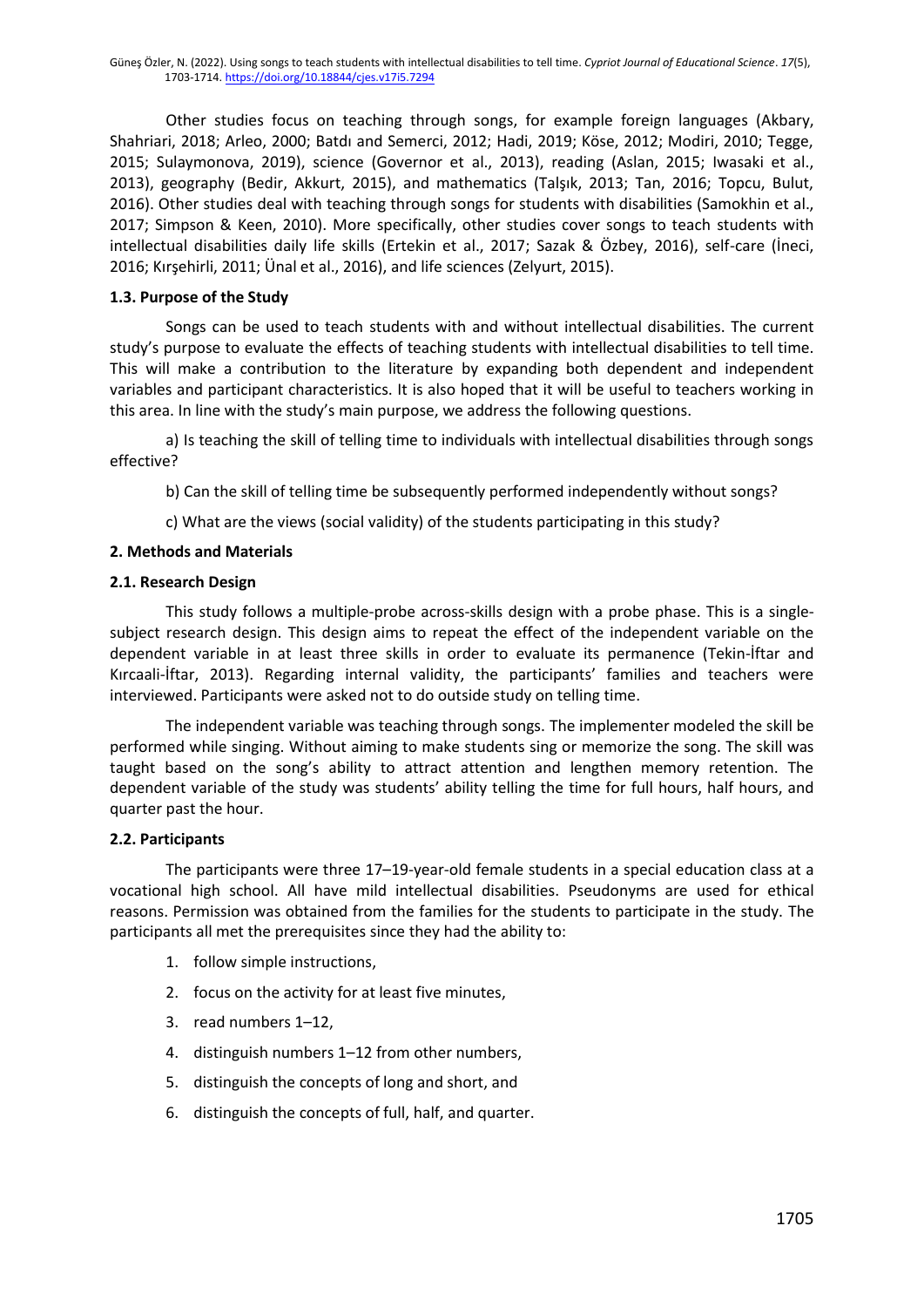#### **2.3. Setting and Materials**

The study was conducted in the participants' classrooms after the end of their lessons. Teaching and evaluation sessions were done using a model clock in front of the smart board. After teaching, the students' ability to tell time without the song was evaluated using the wall clock in the classroom. Teaching and evaluations were carried out in two sessions, three days a week. During the study, this skill was not otherwise taught to the students.

The model clock used in the study was made from a circular piece of cardboard with a radius of 40 cm. The hour and minute hands could be easily rotated by hand and seen clearly. The same examples were shown on the same model clock for all three students in the teaching sessions. A list of the examples to be used was given to the implementer. A laptop computer was used to play the song and a smartphone was used to record all the interventions.

#### **2.4. Intervention Process**

The researcher prepared the lyrics to teach full, half, and quarter past hours. The song was prepared by replacing the lyrics of an existing song, in collaboration with the school's music teacher. The intervention process comprised the pilot study, baseline sessions, teaching sessions, daily and multiple probe sessions, and generalization sessions.

The pilot study was carried out with a participant, Sema, who has similar characteristics to the study participants. Sema was taught to read full hours through songs over four sessions. The pilot study and subsequent sessions were carried out in the same way.

Baseline sessions continued until stable data were obtained during three consecutive sessions for each student.

The participants' data were collected using the single-opportunity method. Responses to the question "What time is it?" were recorded on the form for "Data Registration Form of Probe Sessions." The implementer did not respond to either correct or incorrect answers. The following steps were followed in teaching sessions.

- 1. The implementer introduced the materials and the name of the activity.
- 2. The implementer told the student, "Today, we will study the skill of telling time through songs. Shall we listen to our song?"
- 3. After the student agreed, it was ensured that the student listened to the song played on the laptop computer.
- 4. The student was verbally reinforced when she listened to the song carefully.
- 5. The implementer told the student to watch and listen carefully.
- 6. The implementer showed the steps of telling time on the model clock along with the lyrics (e.g., when the hour hand was stopped at two, the hour hand was left at two on the model clock while saying "two"; when the minute hand was stopped at 12, the minute hand was left at 12 on the model clock while saying "12").
- 7. The student was verbally reinforced when she watched and listened to the implementer carefully, for example, "Well done, you listened and watched very carefully."
- 8. The implementer presented a stimulus to the student by saying, "Now, while I am singing the song, you're going to show me the steps of the time-telling at the same time on the model clock, are you ready?"
- 9. After the student said she was ready, the implementer gave the instruction "Let's say the time" and played the song.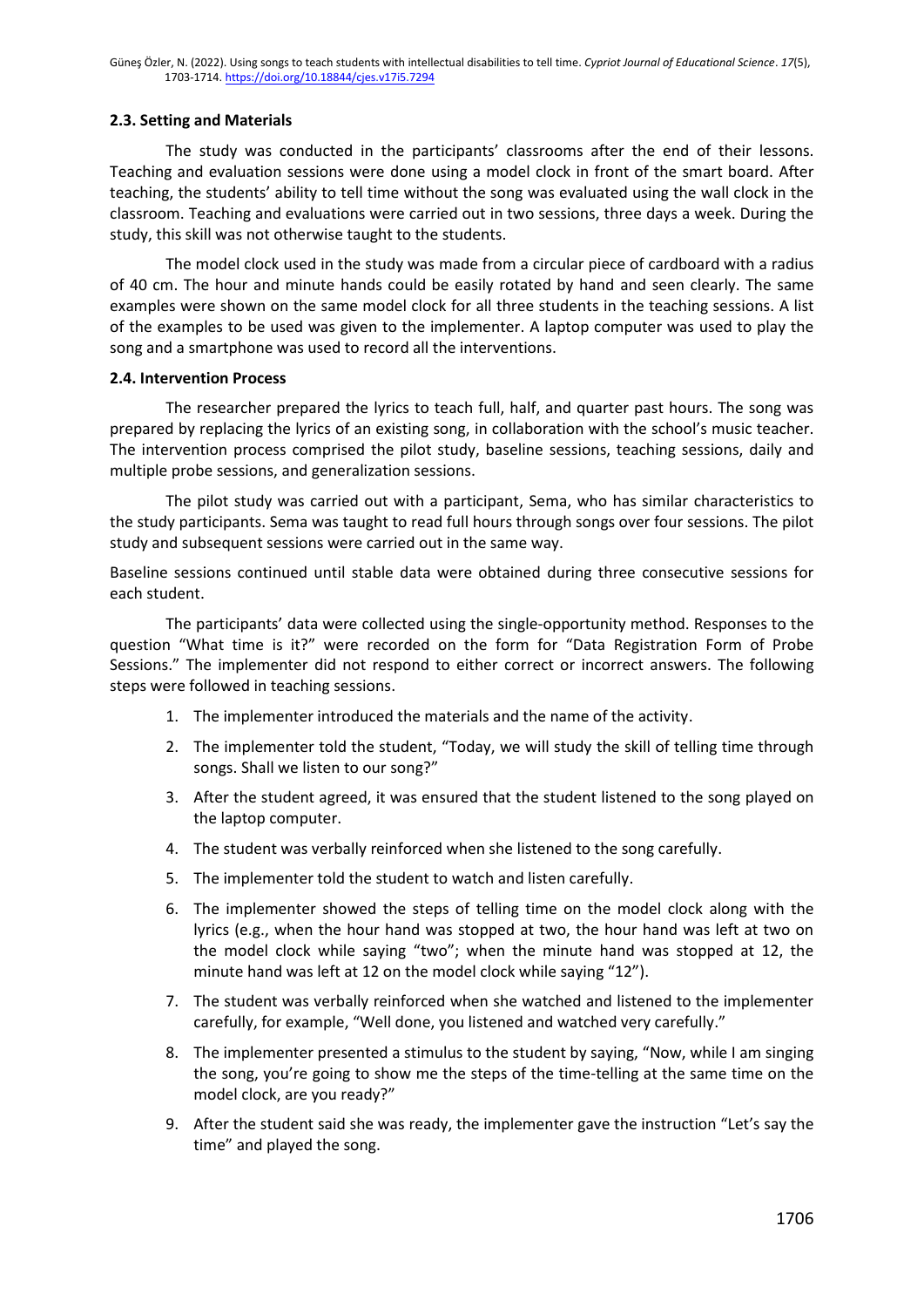- 10. While verbally reinforcing correct behaviors, the implementer corrected errors when the student did not respond or gave an incorrect response.
- 11. After correcting errors, step 9 was repeated, and while verbally reinforcing correct responses.
- 12. The study was stopped when the student gave an incorrect response. The implementer thanked her for participating.

Teaching was continued until the students could tell the time consistently for three consecutive sessions. In daily probe sessions, the students' performances were evaluated, except for the first teaching session. Daily probe sessions were held in the same way as pre-teaching probe sessions. A multiple probe session was held for all skills after the criterion was met in the target skill and stable data were obtained in three consecutive probe sessions. The multiple probe session was conducted in the same way as the pre-teaching probe session. The generalization session was held using the wall clock in the classroom.

The data from the generalization sessions were evaluated with the pretest–posttest application. Before starting the intervention process, probe data for the subjects' target skills were collected by the implementer in the generalization setting. These sessions were held in the same way as the pre-teaching probe session.

#### **2.5. Data Collection Tools**

The data obtained from the baseline of the research, daily, collective probe, and generalization sessions were collected using the "Inspection Sessions Data Record Form". The data obtained from the teaching sessions were collected with the "Teaching Sessions Data Record Form". The inter-observer reliability data of the research were collected with the "Inter-Observer Reliability Form".

#### **2.6. Data Collection and Analysis**

Effectiveness, social validity, and reliability data were collected and analyzed. The data for the target skills were analyzed using a line graph and the generalization data were analyzed using a bar graph. The social validity data were analyzed qualitatively. The effectiveness and social validity data were collected by the implementer. The research data were collected and analyzed by examining the video recordings taken during the teaching and probe sessions. The social validity data were collected from the participants and their teachers. Social validity questions included, for example: What did this study provide you? What were the changes you observed in your students after this study? Social validity questions were evaluated through content analysis.

Inter observer agreement data were collected by a special education teacher with a Master's degree in special education. Reliability data were collected from 30% of the sessions. Both these randomly-selection sessions, the observer and the implementer both examined the recordings and scored them. The interobserver reliability coefficient was calculated using this formula: Agreement / (Disagreement + Agreement) × 100. The observer randomly selected procedural adherence data and evaluated data for the teaching and probe sessions. During the study, procedural adherence data were collected with probe and teaching through songs procedural adherence forms. Procedural adherence data were estimated with this formula: Observed Implementer Behavior / Planned Implementer Behavior × 100.

#### **3. Results**

The procedural adherence data were 100% for all three participants in the probe and teaching sessions. The interobserver agreement data were calculated separately for each participant and they were 97% for Dilek, 100% for Buket, and 99% for Tuğba.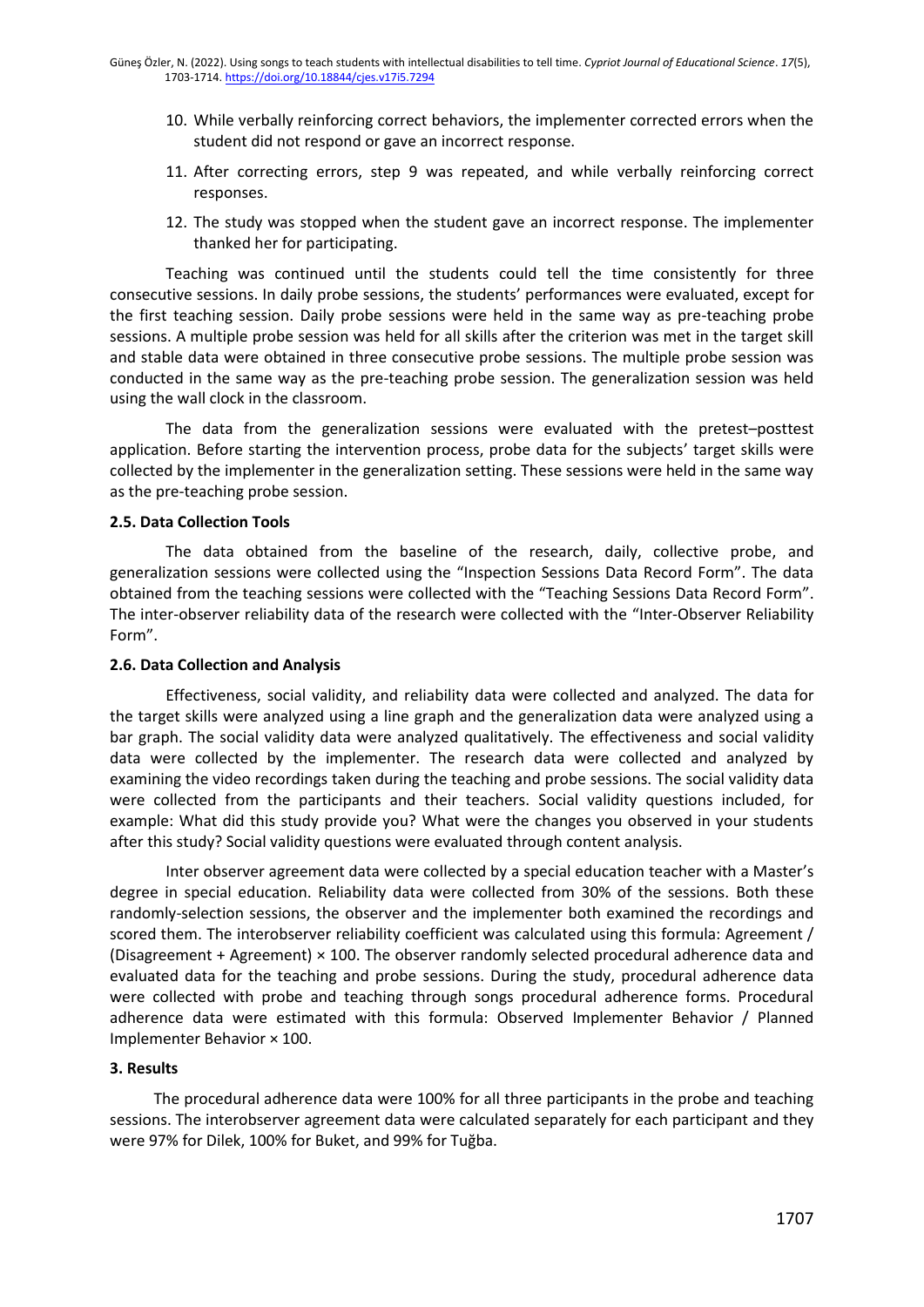Effectiveness data were collected for the baseline, intervention, and multiple probe sessions. Dilek performed at 0% when she was asked to tell the time at full, half, and quarter past the hour on the wall clock before the teaching sessions (Figure 1). After five sessions, she could do so independently 100% of the time using the wall clock and without the song.

#### **Figure 1**

*Dilek's correct response percentage for the baseline, intervention, multiple probe, and generalization sessions on the skill of telling time at the full, half, and quarter past the hour.* 



Similarly, Buket could not tell time at all before the study (Figure 2). She learned to read half hours after four sessions and after six sessions, she could read full and quarter hours. After teaching her to tell time through songs, Buket generalized her skills of telling full, half, and quarter hours 100% of the time, using the wall clock and without the song.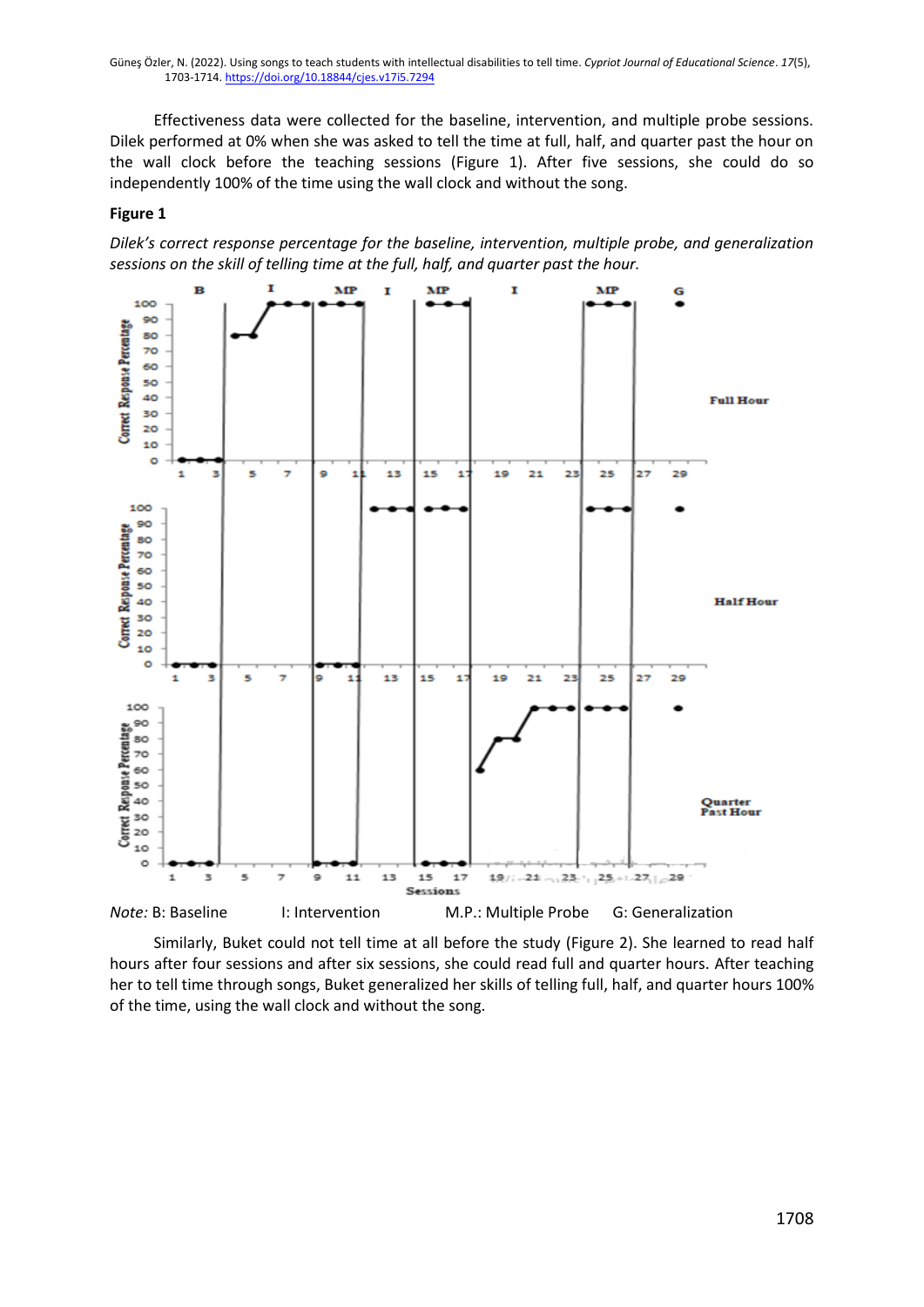## **Figure 2**

*Buket's correct response percentage for the baseline, intervention, multiple probe, and generalization sessions on the skill of telling time at the full, half, and quarter past the hour.* 



Tuğba could also not tell time before the study. After four sessions, she learned to read full and half hours and after six sessions, quarter past the hour. Like the other students, she successfully generalized this skill with 100% correct responses.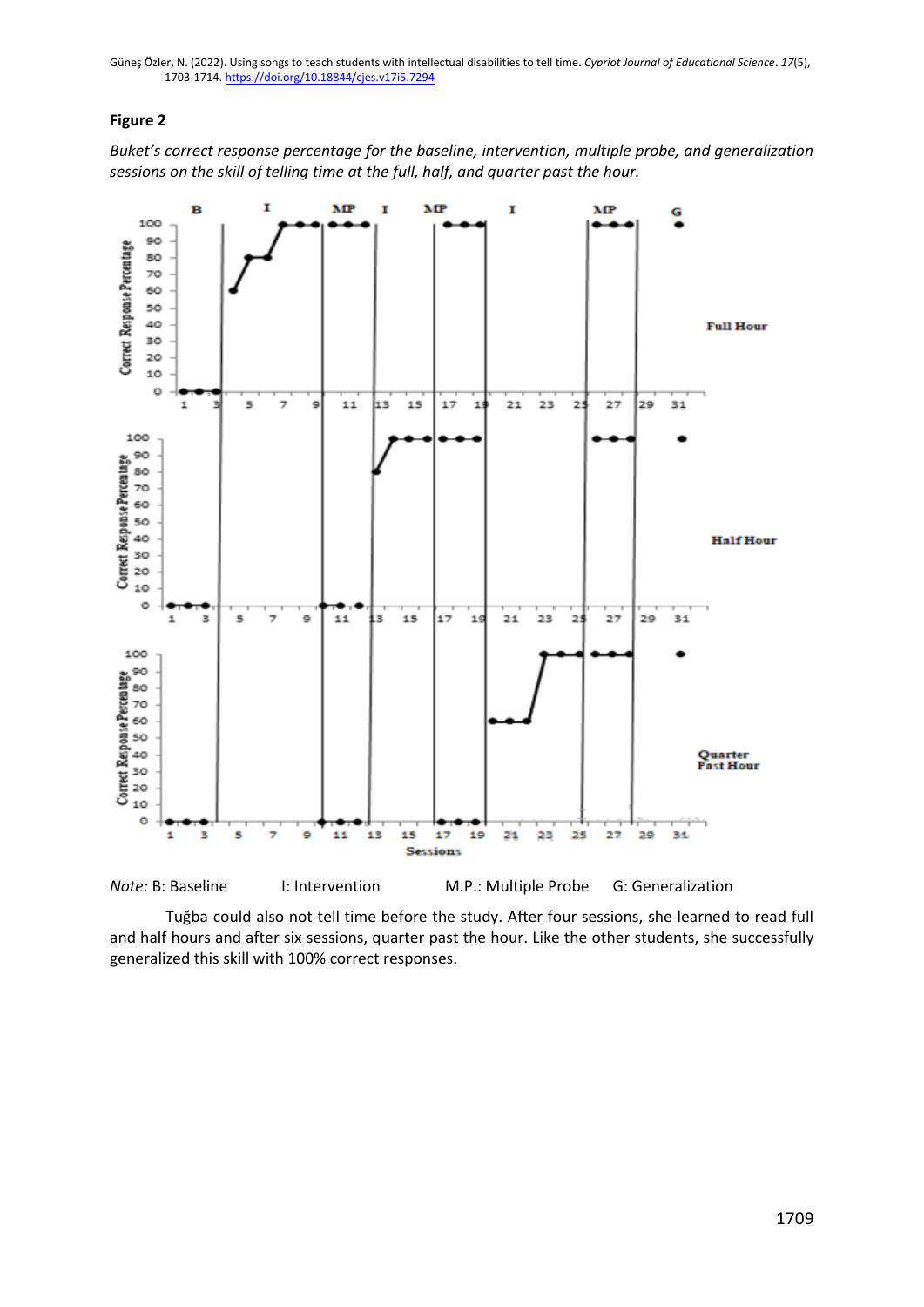#### **Figure 3**

*Tuğba's correct response percentage for the baseline, intervention, multiple probe, and generalization sessions on the skill of telling time at the full, half, and quarter past the hour.*



The social validity data were collected from the students and their teachers. All three students said they enjoyed the study. Two of the students said, "I wish we could learn all lessons by singing like this, we both had fun and learned." They also stated that could now wear a watch and tell time. The teachers indicated that teaching through songs motivated students, they could keep their attention longer, and they had fun. Moreover, they observed that teaching through songs increased participation and enabled the students to socialize and that one of the students participated in the learning very enthusiastically and with pleasure, while she was silent during the lessons.

#### **4. Discussion**

It has been recently observed that music has a significant effect on acquiring academic and social skills (Jensen, 2006). Integrating mathematics with music does not require musical practice or expensive equipment (Edelson & Johnson, 2003). Hence, it is quite easy to adapt songs that provide active participation to classroom settings. This study investigated the effect of songs on learning to tell time. This skill is one of the common functional skills in daily life. It is used for making plans,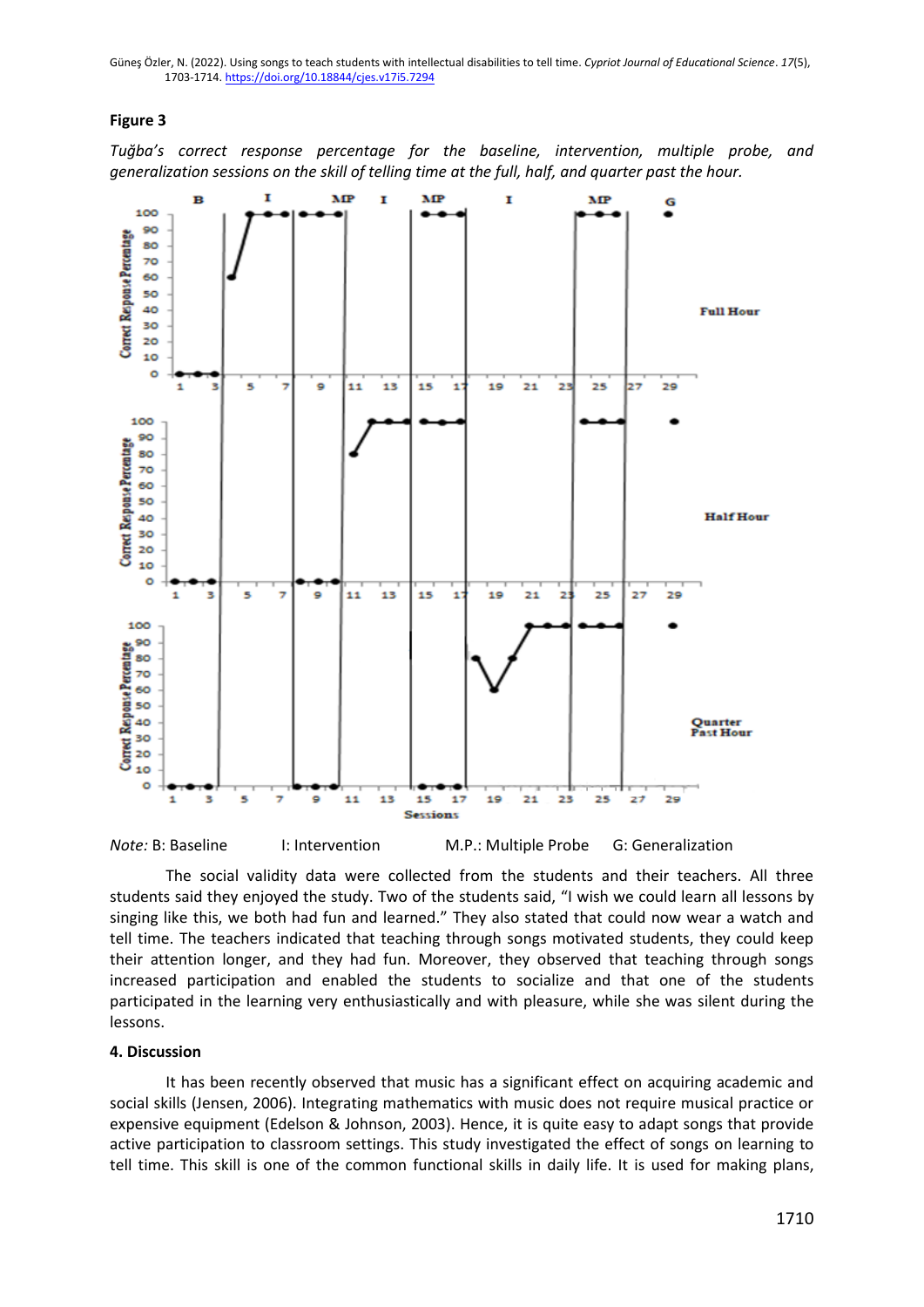following a schedule, and arriving on time for work and school. Hence it is a key skill that enables individuals with intellectual disabilities to live independently.

The literature reports that students with intellectual disabilities have difficulties learning abstract concepts and skills, including telling time (Alptekin, 2019; Eripek, 2003; Gürsel, 2010; Tekin-İftar et al., 2008). Moreover, learning one abstract idea facilitates learning others (Alptekin, 2019; Gürsel, 2010). In this study, the skill of telling time was taught with a model clock. Teaching through songs increased students' motivation and encouraged learning (Dunlap & Lowenthal; 2010; Kömür et al., 2005; Van Der Linde,1999). This method allowed the skill of telling time to be taught easily and effectively to students with intellectual disabilities.

This study agrees with others that show songs are an effective way to teach individuals with disabilities (Ertekin et al., 2017; İneci, 2016; Kırşehirli, 2011; Sazak & Özbey, 2016; Ünal et al., 2016;). Zelyurt's (2015) study on social studies found that songs were even more effective than the direct instruction method. Hence teaching with songs is more effective than other methods. In the current study, it was observed that the students could generalize the skills from a model to a real clock without the song. This echoes other similar studies (Kırşehirli, 2011; Sazak and Özbey, 2016).

The social validity data shows that the participants and teachers had positive views on learning through songs. The participants stated that they enjoyed learning through songs and that they wanted their other lessons to be taught in the same way. The teachers indicated that teaching through songs increased students' attention span, they learned more quickly, and increased they were more motivated to participate. Along the same lines, Talşık (2013) found that activities students continued to learn through songs outside school. Students in this study emphasized that songs made things easier to remember and made for an enjoyable learning environment.

Although attempts are made to teach telling time in primary school, our participants had not acquired this skill, even though they attended a special education class at a vocational high school. These three students may not be representative, but it is clear that teaching methods in primary school were not effective, and this may be the case for other students with intellectual disabilities. Instead, different teaching methods should be employed that make learning more attractive, especially for teaching abstract and complex mathematical skills to individuals with intellectual disabilities. This study's results suggest that song should be used for a variety of mathematical skills.

## **5. Conclusion**

Telling the time is a key skill in daily life, but it requires abstract concepts that may be more difficult for students with intellectual disabilities. This study showed the effectiveness of teaching this skill through songs. At the end of the study, all three students could read a real analog clock without songs. Students learned to tell time easily and willingly. The social validity data suggest that songbased teaching in other courses would have positive effects on learning.

#### **6. Recommendations**

The study has several limitations and some suggestions can be made. It was a single-subject study with three students with mild intellectual disabilities, and larger groups should be evaluated to assess the generalizability of the findings. The study is limited to teaching the skills of telling full, half, and quarter past hours. This could be expanded to include other times. Follow-up sessions could not be held since students' secondary education ended, so we could not evaluate whether the students retained the skills they learned. For futures studies, follow-up will be important to track this method's long-term impacts.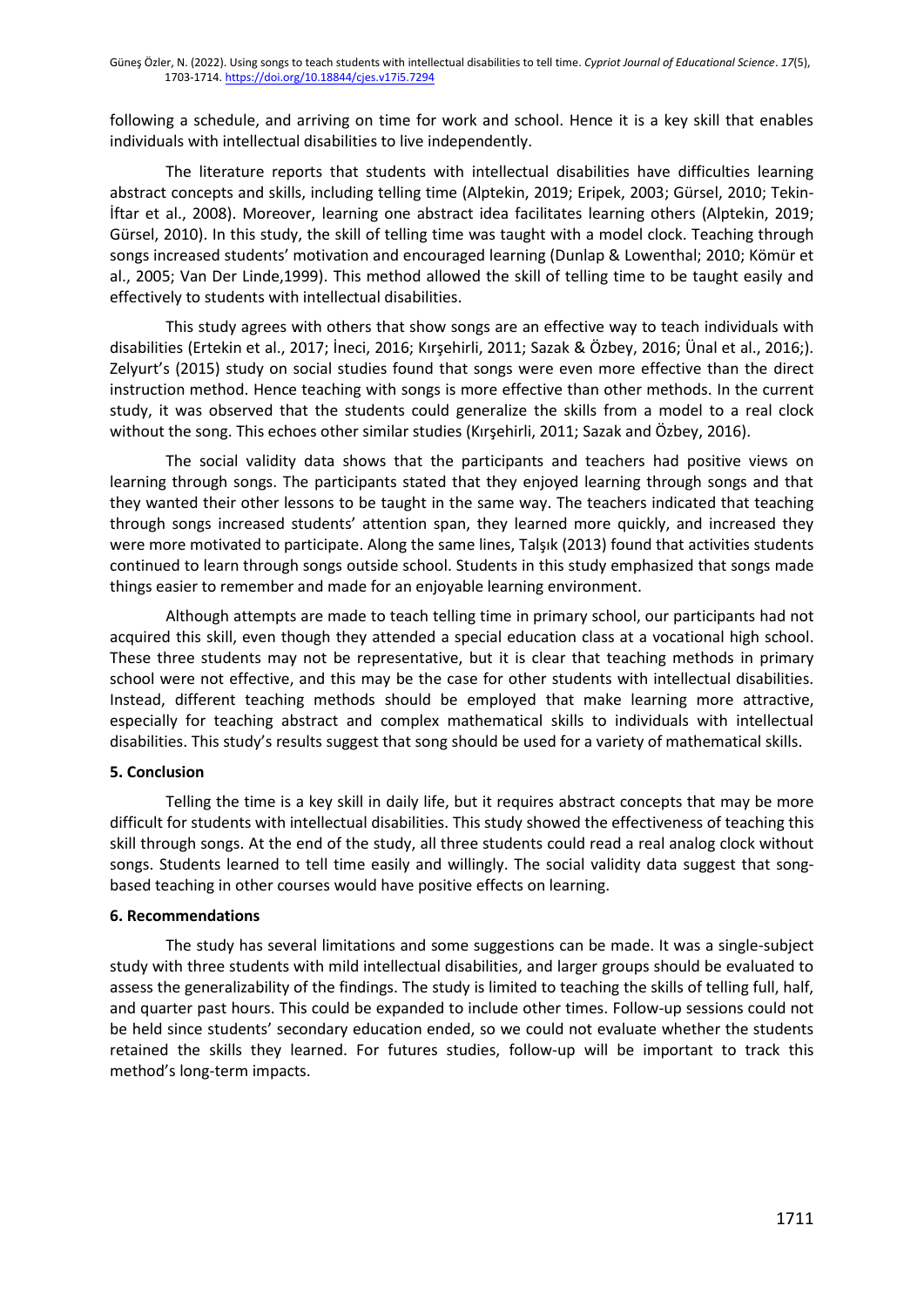#### **References**

- AAMR/American Association on Mental Retardation (1992). *Mental Retardation: Definition, Classification and Systems of Supports.* (9th Edition) Washington, DC. https://doi.org/10.1002/9780470373699.speced0002
- Akbary, M., Shahriari, H., & Hosseini Fatemi, A. (2018). The value of song lyrics for teaching and learning English phrasal verbs: A corpus investigation of four music genres. *Innovation in Language Learning and Teaching, 12*(4), 344–356. http://doi.org/10.1080/17501229.2016.1216121
- Alptekin, S. (2019). Planning mathematics for effective teaching. In S. Alptekin (Ed.), in *Mathematics in special education: Teaching basic math skills to students with low mathematics performance* (pp. 1-19). Ankara, Turkey: Eğiten Book.
- An, S. A., Tillman, D. A., Boren, R., & Wang, J. (2014). Fostering Elementary Students' Mathematics Disposition through Music-Mathematics Integrated Lessons. International *Journal for Mathematics Teaching & Learning, 15*(3), 1-18. https://www.cimt.org.uk/journal/an.pdf
- Applegate, S. L., Rice, M. S., Stein, F., & Maitra, K. K. (2008). Knowledge of results and learning to tell the time in an adult male with an intellectual disability: A single-subject research design. *Occupational Therapy International, 15*(1), 32-44. Retrieved from http:/doi.org/10.1002/oti.242
- Arleo, A. (2000). Music, song and foreign language teaching. *Cahiers de I'APLIUT 19* (4): 5–19. Retrieved from [https://www.persee.fr/docAsPDF/apliu\\_0248-9430\\_2000\\_num\\_19\\_4\\_3005.pdf](https://www.persee.fr/docAsPDF/apliu_0248-9430_2000_num_19_4_3005.pdf)
- Arslan, D. (2015). First grade teachers teach reading with songs, *Procedia - Social and Behavioral Sciences 174*, 2259 – 2264.<https://doi.org/10.1016/j.sbspro.2015.01.884>
- Barcott, R. A. (1973). Time-telling instruction in special education classes. *Education and Training of the Mentally Retarded, 8*(4), 207-211. Retrieved from https://www.jstor.org/stable/23876228?seq=1#metadata\_info\_tab\_contents
- Batdı, V. & Semerci, Ç. (2012). Students' views towards effectiveness of songs in developing foreign language skills*. Journal of Research in Education and Teaching, 1*(4),126-133. http://www.jret.org/FileUpload/ks281142/File/15a.\_batdi.pdf
- Bedir, G., & Akkurt, A. (2012). Geography teaching by songs. *Eastern Geography Journal, 17*(28), 303-316. https://dergipark.org.tr/en/pub/ataunidcd/issue/2456/31296
- Brewer, C. B. (1995). *Music and learning: Integrating music in the classroom*. Toronto: Zephyr Press. Retrieved from http://education.jhu.edu/PD/newhorizons/strategies/topics/Arts%20in%20Educati on/brewer.htm.
- Büyüköztürk, Ş., Çakan, M., Tan, Ş. and Atar, H. Y. (2014). *TIMSS 2011 national math and science report:8. classes.* MEB Publishing. Retrieved from [https://odsgm.meb.gov.tr/test/analizler/docs/timss/TIMSS-](https://odsgm.meb.gov.tr/test/analizler/docs/timss/TIMSS-2011-8-Sinif%20Raporu.pdf)[2011-8-Sinif%20Raporu.pdf](https://odsgm.meb.gov.tr/test/analizler/docs/timss/TIMSS-2011-8-Sinif%20Raporu.pdf)
- Cantürk G.B., Başer N. (2008) The Effect of Problem-Based Learning Method on Students' Attitudes Towards Mathematics and Achievement, *Abant İzzet Baysal University, Journal of the Faculty of Education, 8*(1), 120. Retrieved from https://dergipark.org.tr/tr/pub/hunefd/issue/7805/102341
- Cavanaugh, L.K. (2005). *The Study of the Effects of Music on Middle School Students' Math Test Scores.* (Publication No. 3194216) [Doctoral dissertation, Barry University - Adrian Dominican School of Education]. ProQuest Dissertations Publishing. Retrieved from https://www.proquest.com/docview/305355112?pqorigsite=gscholar
- Crouch, K. P., Rusch, F. R., & Karlan, G. R. (1984). Competitive employment: Utilizing the correspondence training paradigm to enhance productivity. *Education and Training of the Mentally Retarded*. 19, 268- 275. Retrieved from https://www.jstor.org/stable/23877269
- Dağseven, D. (2001). *The comparison of effectiveness and efficiency of direct instruction and problem solving approaches in teaching of social skills for children with mental retardation.* [Unpublished Master Thesis]. Gazi University, Ankara. Retrieved from https://tez.yok.gov.tr/UlusalTezMerkezi/tezSorguSonucYeni.jsp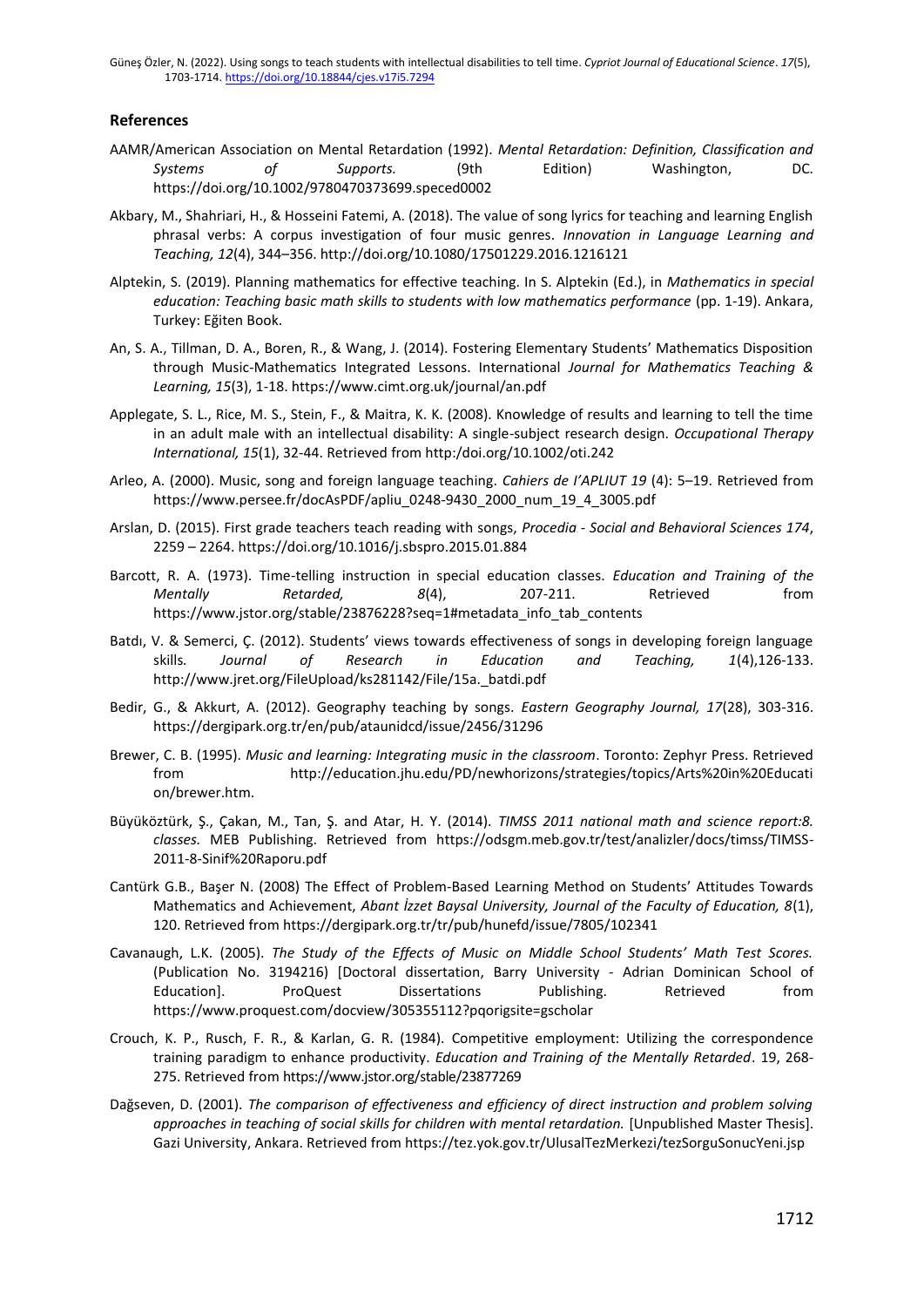- Dunlap, J. C., & Lowenthal, P. R. (2010). Hot for teacher: Using digital music to enhance students' experience in online courses. *Tech Trends, 54*(4), 58-73. Retrieved from https://eds.s.ebscohost.com/eds/pdfviewer/pdfviewer?vid=12&sid=29945d35-1ebc-42d2-9f18 c3c489640c1d%40redis
- Edelson, R. J., & Johnson, G. (2003). Music makes math meaningful. *Childhood Education, 80*(2), 65-70. Retrieved from <https://doi.org/10.1080/00094056.2004.10521259>
- Eripek, S. (2003). Children with mental retardation. A. Ataman (Ed.), *In children with special needs and special education. (*pp. 153-173). Ankara: Gündüz Education and Publishing.
- Ertekin, T., Ece, A. S. & Yıkmış, A. (2017). Comparison of Effectiveness and Productivity of Video Modeling and Video Modeling Through Songs In Teaching Daily Living Skills to Children with Intellectual Disability. *Kalem Journal of Education and Human Sciences,7*(1),99-117. Retrieved from http://doi.org/10.23863/kalem.2017.77
- Governor, D., Hall, J., & Jackson, D. (2013). Teaching and Learning Science through Song: Exploring the Experiences of Students and Teachers. *International Journal of Science Education, 35*(18), 3117–3140. Retrieved from http:/doi.org/10.1080/09500693.2012.690542
- Gürsel, O. (2010). Teaching Mathematics. I.H. Diken (Ed.), *In inclusion in primary education* (pp. 444-477). Ankara, Turkey: Pegem Publishing
- Hadi, M. S. (2019). The Use of Song in Teaching English for Junior High School Student. *English Language in Focus (ELIF), 1*(2), 107–112. Retrieved from https://jurnal.umj.ac.id/index.php/ELIF/article/view/4513/3199
- Heller, K. W. (2001). Adaptations and instruction in mathematics. In J. L. Bigge, S. J. Best, & K. W. Heller (Eds.), *Teaching individuals with physical, health, or multiple disabilities* (pp. 423-466). New Jersey, Columbus, Ohio: Merrill Prentice Hall
- Horn, C., Schuster, J. W., & Collins, B. C. (2006). Use of response cards to teach telling time to students with moderate and severe disabilities. *Education and Training in Developmental Disabilities, 41*(4), 382-391. Retrieved fro[m https://www.jstor.org/stable/pdf/23879664.pdf](https://www.jstor.org/stable/pdf/23879664.pdf)
- Iwasaki, B., Rasinski, T., Yildirim, K., & Zimmerman, B. (2013). Let's bring back the magic of song for teaching reading. *The Reading Teacher, 67*(2), 137-141. Retrieved from https://eds.s.ebscohost.com/eds/pdfviewer/pdfviewer?vid=10&sid=29945d35-1ebc-42d2-9f18 c3c489640c1d%40redis
- İneci, S. (2016*). Effectiveness of teaching through video modeling supported by song on mentally handicapped students to teach self-care skills.* [Unpublished Master Thesis]. Near East University, Lefkoşa. Retrieved From http://docs.neu.edu.tr/library/6408183470.pdf
- Jensen, E. (2006). *Brain compatible learning* (A. Doğanay, Translater.). Ankara: Nobel Publishing.
- Karabulut, A., & Yıkmış, A. (2010). The effectiveness of simultaneous prompting on teaching the skill of telling the time to individuals with mental retardation, *Abant İzzet Baysal University Journal of the Faculty of Education, 10*(2), 103-113. Retrieved from http://efdergi.ibu.edu.tr/index.php/efdergi/article/view/1089
- Kırşehirli, M. (2011). *Teaching self-care skills to children wıth mental retardation by the song.* [Unpublished Master Thesis]. Abant İzzet Baysal University, Bolu. Retrieved from https://acikbilim.yok.gov.tr/handle/20.500.12812/582729
- Komur, S., Sarac, G., & Seker, H. (2005). Teaching english through songs. *Muğla University Journal of Social Sciences, 15*, 109-120. Retrieved from https://dergipark.org.tr/tr/pub/musbed/issue/23525/250671
- Köse, B. (2012). *The use of songs in foreign language teaching*. [Unpublished Master Thesis]. Çukurova University, Adana. Retrieved from http://libratez.cu.edu.tr/tezler/8790.pdf
- Modiri, I. (2010). Teaching of Foreign Language By Way of Music In Pre-School*, Uludag University Journal of Education Faculty, 23* (2), 505-516. Retrieved from https://dergipark.org.tr/en/pub/uefad/issue/16692/173495